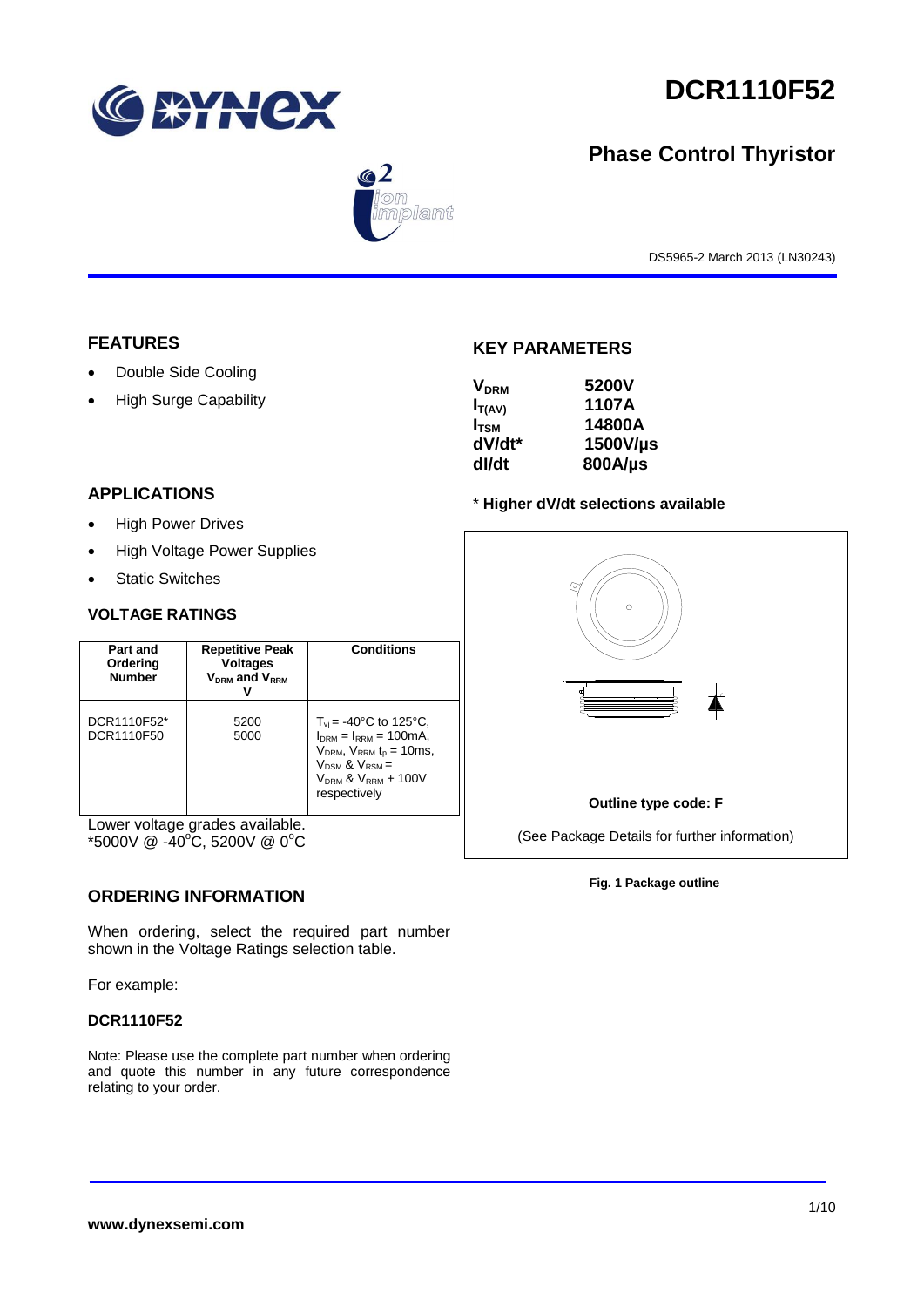



# **CURRENT RATINGS**

**Tcase = 60°C unless stated otherwise**

| Symbol                    | <b>Parameter</b>                     | <b>Test Conditions</b>   | Max. | <b>Units</b> |
|---------------------------|--------------------------------------|--------------------------|------|--------------|
| <b>Double Side Cooled</b> |                                      |                          |      |              |
| $I_{T(AV)}$               | Mean on-state current                | Half wave resistive load | 1107 | A            |
| I <sub>T(RMS)</sub>       | <b>RMS</b> value                     | -                        | 1739 | Α            |
| $I_T$                     | Continuous (direct) on-state current | -                        | 1684 | A            |

# **SURGE RATINGS**

| Symbol       | <b>Parameter</b>                        | <b>Test Conditions</b>                            | Max.  | <b>Units</b>      |
|--------------|-----------------------------------------|---------------------------------------------------|-------|-------------------|
| <b>I</b> TSM | Surge (non-repetitive) on-state current | 10ms half sine, $T_{\text{case}} = 125^{\circ}$ C | 14.8  | kA                |
| $I^2t$       | $I2t$ for fusing                        | $V_R = 0$                                         | 1.097 | MA <sup>2</sup> s |

# **THERMAL AND MECHANICAL RATINGS**

| Symbol           | <b>Parameter</b>                      | <b>Test Conditions</b>    | Min.        | Max.                     | <b>Units</b> |      |
|------------------|---------------------------------------|---------------------------|-------------|--------------------------|--------------|------|
| $R_{th(j-c)}$    | Thermal resistance – junction to case | Double side cooled        | DC          |                          | 0.0184       | °C/W |
|                  |                                       | Single side cooled        | Anode DC    |                          | 0.0333       | °C/W |
|                  |                                       |                           | Cathode DC  | $\overline{\phantom{a}}$ | 0.0418       | °C/W |
| $R_{th(c-h)}$    | Thermal resistance – case to heatsink | Clamping force 23kN       | Double side | $\blacksquare$           | 0.004        | °C/W |
|                  |                                       | (with mounting compound)  | Single side |                          | 0.008        | °C/W |
| $T_{\rm vj}$     | Virtual junction temperature          | <b>Blocking VDRM/VRRM</b> |             |                          | 125          | °C   |
| $T_{\text{stg}}$ | Storage temperature range             |                           |             | $-55$                    | 125          | °C   |
| $F_m$            | Clamping force                        |                           |             | 20.0                     | 25.0         | kN   |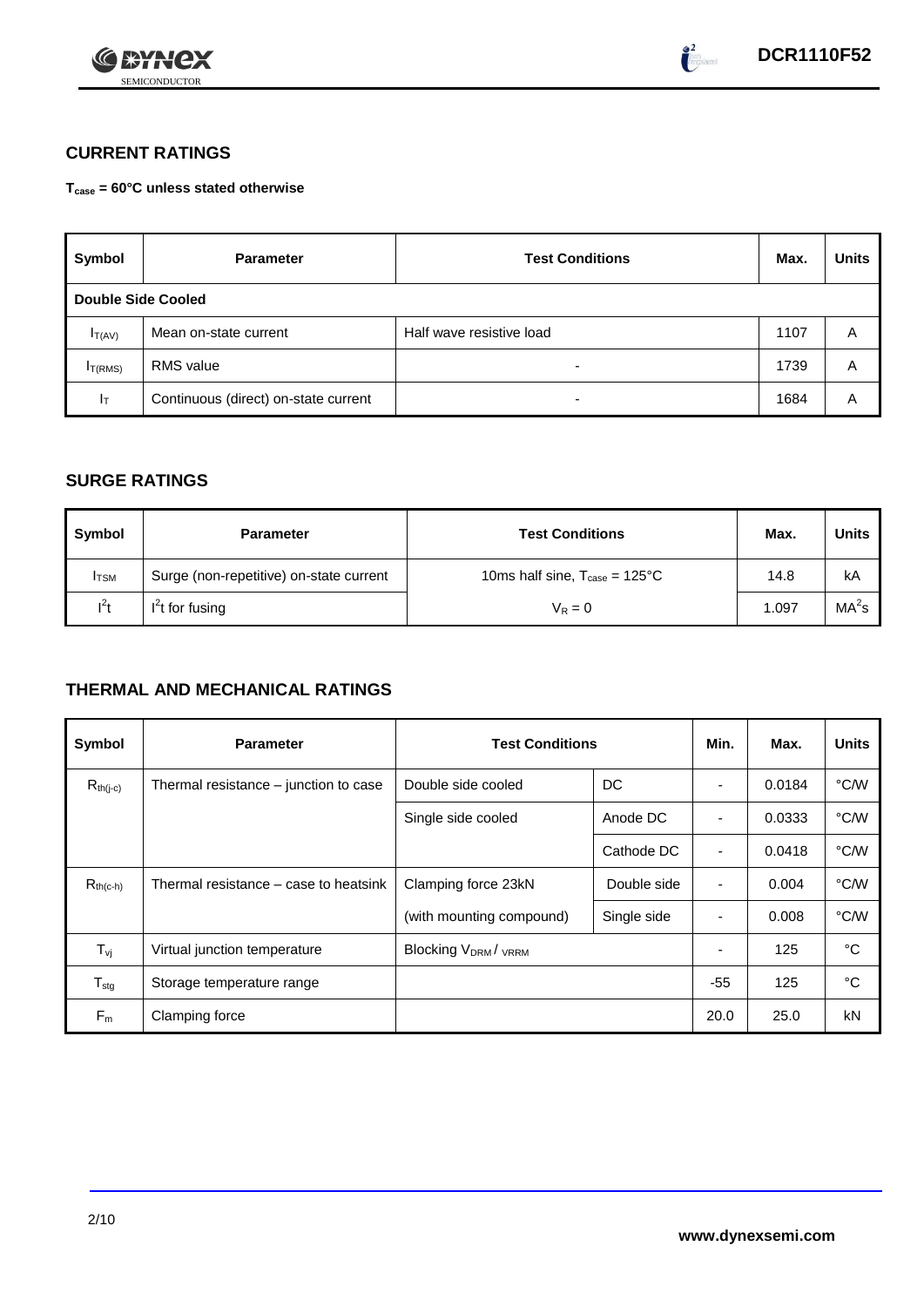



# **DYNAMIC CHARACTERISTICS**

| <b>Symbol</b>     | <b>Parameter</b>                              | <b>Test Conditions</b>                                                  | Min.                     | Max.                     | <b>Units</b> |           |
|-------------------|-----------------------------------------------|-------------------------------------------------------------------------|--------------------------|--------------------------|--------------|-----------|
| <b>IRRM</b> /IDRM | Peak reverse and off-state current            | At $V_{RRM}/V_{DRM}$ , $T_{case} = 125^{\circ}C$                        |                          | ۰                        | 100          | mA        |
| dV/dt             | Max. linear rate of rise of off-state voltage | To 67% $V_{DRM}$ , T <sub>i</sub> = 125°C, gate open                    |                          | $\overline{\phantom{a}}$ | 1500         | $V/\mu s$ |
| dl/dt             | Rate of rise of on-state current              | From 67% $V_{DRM}$ to 2x $I_{T(AV)}$                                    | Repetitive 50Hz          | $\overline{\phantom{a}}$ | 200          | $A/\mu s$ |
|                   |                                               | Gate source 30V, 10 $\Omega$ ,                                          | Non-repetitive           |                          | 800          | $A/\mu s$ |
|                   |                                               | $t_r$ < 0.5µs, T <sub>i</sub> = 125°C                                   |                          |                          |              |           |
| $V_{T(TO)}$       | Threshold voltage - Low level                 | 300A to 750A at $T_{\text{case}} = 125^{\circ}$ C                       | -                        | 0.948                    | $\vee$       |           |
|                   | Threshold voltage - High level                | 750A to 4000A at $T_{\text{case}} = 125^{\circ}$ C                      | $\overline{\phantom{0}}$ | 1.078                    | V            |           |
| $r_{\text{T}}$    | On-state slope resistance - Low level         | 300A to 750A at $T_{\text{case}} = 125^{\circ}$ C                       | $\overline{\phantom{a}}$ | 0.783                    | $m\Omega$    |           |
|                   | On-state slope resistance - High level        | 750A to 4000A at $T_{\text{case}} = 125^{\circ}$ C                      | $\overline{\phantom{a}}$ | 0.610                    | $m\Omega$    |           |
| $t_{\text{gd}}$   | Delay time                                    | $V_D = 67\%$ V <sub>DRM</sub> , gate source 30V, 10 $\Omega$            |                          |                          | 3            | μs        |
|                   |                                               | $t_r = 0.5 \mu s$ , $T_i = 25^{\circ}C$                                 |                          |                          |              |           |
| $t_q$             | Turn-off time                                 | $T_i$ = 125°C, $V_R$ = 100V, dl/dt = 5A/µs,                             |                          |                          | 1000         | μs        |
|                   |                                               | $dV_{DR}/dt = 20V/\mu s$ linear to 2000V                                |                          |                          |              |           |
| $Q_{S}$           | Stored charge                                 | $I_T = 1000A$ , tp = 1000us, $T_i = 125$ °C,                            |                          | 2200                     | 3800         | μC        |
| $I_{RR}$          | Reverse recovery current                      | $dl/dt = 5A/\mu s$ ,                                                    | 90                       | 115                      | A            |           |
| ΙL.               | Latching current                              | $T_i = 25^{\circ}C$ , $V_D = 5V$                                        | $\blacksquare$           | 3                        | A            |           |
| Iн                | Holding current                               | $T_i = 25^{\circ}C$ , $R_{G-K} = \infty$ , $I_{TM} = 500A$ , $I_T = 5A$ |                          | ٠                        | 300          | mA        |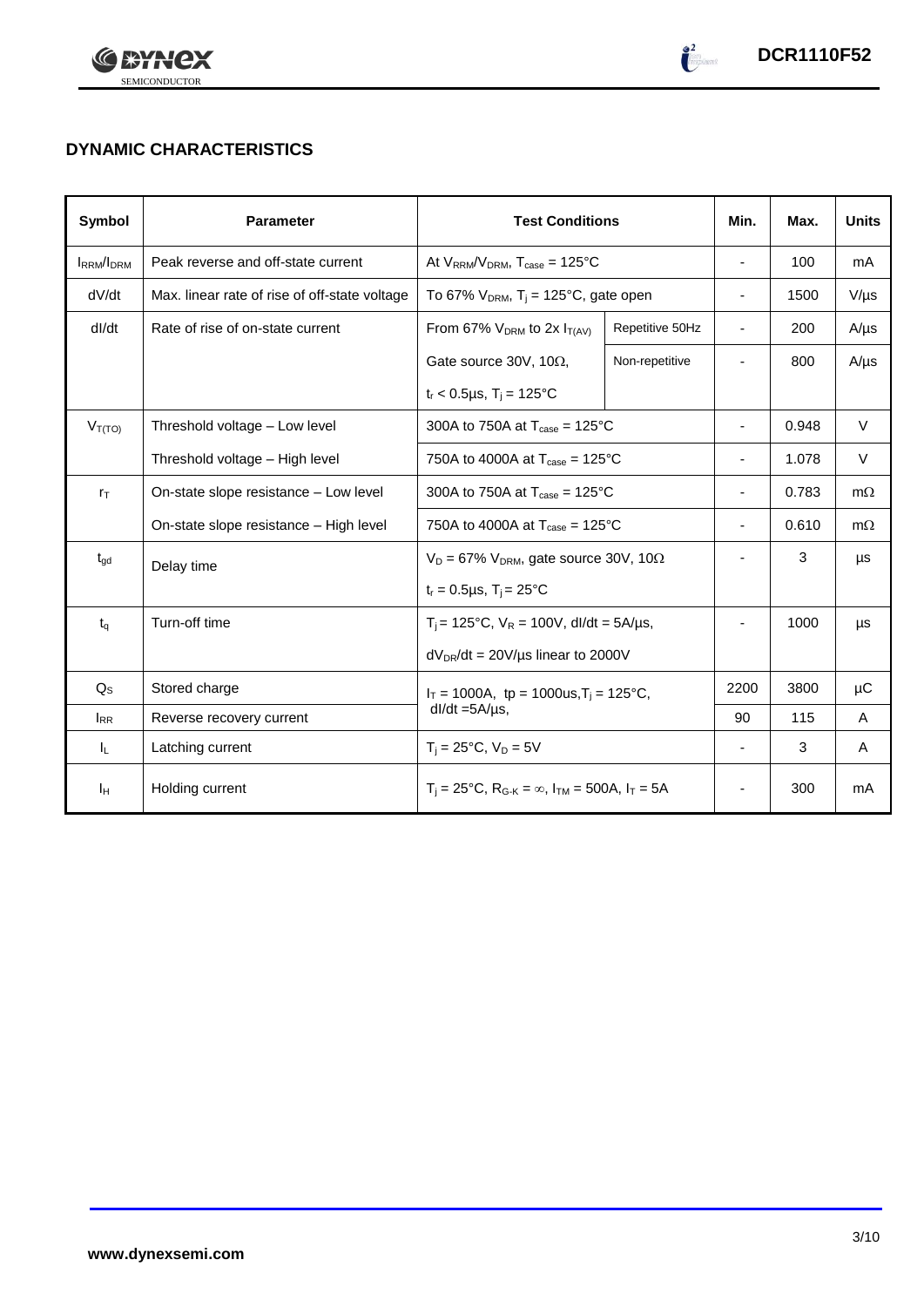

# **GATE TRIGGER CHARACTERISTICS AND RATINGS**

| Symbol       | <b>Parameter</b>         | <b>Test Conditions</b>                       | Max. | Units |
|--------------|--------------------------|----------------------------------------------|------|-------|
| $V$ GT       | Gate trigger voltage     | $V_{DRM} = 5V$ , $T_{case} = 25^{\circ}C$    | 1.5  |       |
| $\rm V_{GD}$ | Gate non-trigger voltage | At 50% $V_{DRM}$ , $T_{case} = 125^{\circ}C$ | 0.4  |       |
| Iст          | Gate trigger current     | $V_{DRM} = 5V$ , $T_{case} = 25^{\circ}C$    | 350  | mA    |
| lgp          | Gate non-trigger current | At 50% $V_{DRM}$ , $T_{case} = 125^{\circ}C$ | 10   | mA    |

# **CURVES**



**Fig.2 Maximum & minimum on-state characteristics**

 $V_{TM}$  **EQUATION** Where  $A = -0.069834$  $B = 0.220863$  $V_{TM} = A + Bln (I_T) + C.I_T + D.\sqrt{I_T}$   $C = 0.000638$  $D = -0.013352$ these values are valid for  $T_i = 125^{\circ}C$  for  $I_T$  300A to 4000A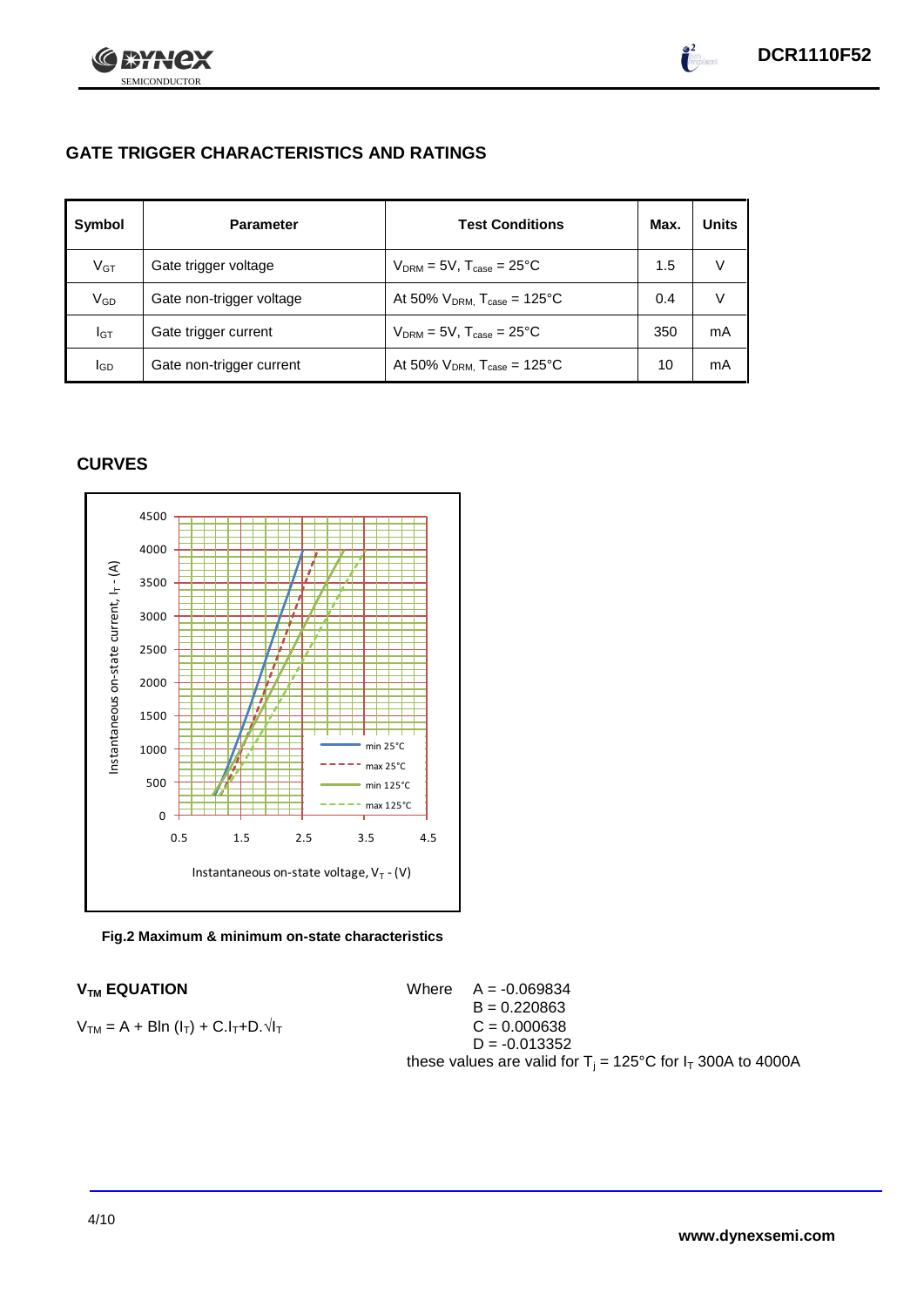



0

2





Mean on-state current,  $I_{T(AV)}$  - (A)

0 1000 2000 3000 4000

120  $\frac{12}{90}$  $\frac{1}{90}$ <br>60  $\frac{\overline{-\cdots -}}{30}$ 

---------

 $\boldsymbol{0}$ 

**DCR1110F52**

 $\int_0^2$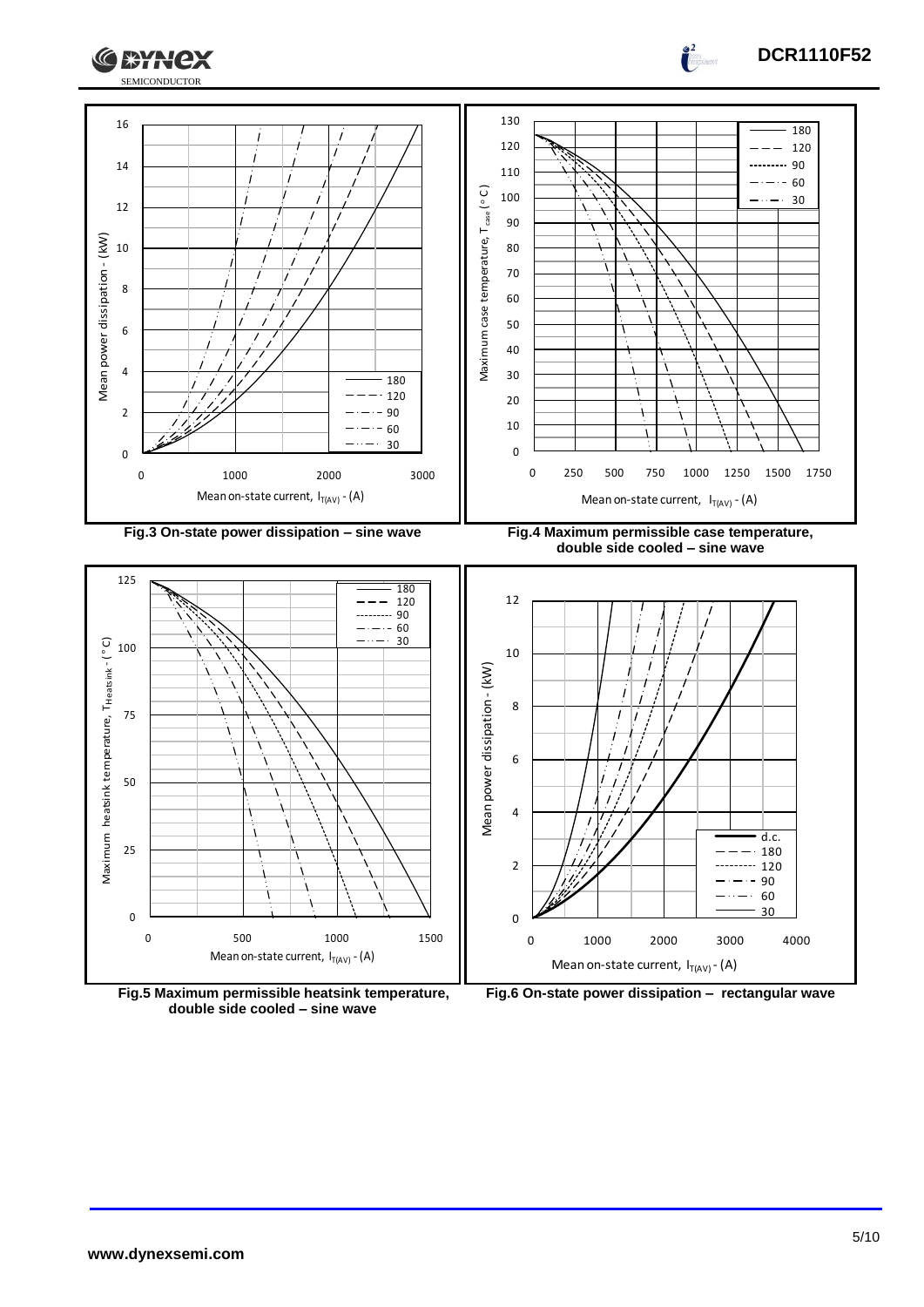

**double side cooled – rectangular wave**



**Fig.8 Maximum permissible heatsink temperature, double side cooled – rectangular wave**

**DCR1110F52**

d.c.  $-0.180$ -------- 120  $- - 90$  $\cdots - 60$ 30

 $\int_0^2$ a<br>Santa B

|                     |               |         | າ      |         |         |
|---------------------|---------------|---------|--------|---------|---------|
| Double side cooled  | $R_i$ (°C/kW) | 7.5608  | 4.0772 | 3.8420  | 2.8671  |
|                     | $T_i(s)$      | 0.6877  | 0.2537 | 0.0614  | 0.0101  |
| Anode side cooled   | $R_i$ (°C/kW) | 6.7211  | 4.6219 | 15.5387 | 14.8631 |
|                     | $T_i(s)$      | 0.1910  | 0.0158 | 5.0011  | 3.3169  |
| Cathode side cooled | $R_i$ (°C/kW) | 11.5564 | 8.5810 | 4.7942  | 8.3643  |
|                     | $T_i(s)$      | 4.2216  | 6.0269 | 0.0166  | 0.2255  |
| $i = 4$             |               |         |        |         |         |

$$
Z_{th} = \sum_{i=1}^{l=4} [R_i \times (1 - \exp(T/T_i))]
$$

## **Rth(j-c) Conduction**

Tables show the increments of thermal resistance  $R_{th(j-c)}$  when the device operates at conduction angles other than d.c.

|                  | Double side cooling |       |  | Anode Side Cooling |                     |       |  | Cathode Sided Cooling |       |                     |
|------------------|---------------------|-------|--|--------------------|---------------------|-------|--|-----------------------|-------|---------------------|
|                  | $\Delta Z_{th}$ (z) |       |  |                    | $\Delta Z_{th}$ (z) |       |  |                       |       | $\Delta Z_{th}$ (z) |
| $\theta^{\circ}$ | sine.               | rect. |  | $\theta^{\circ}$   | sine.               | rect. |  | $\theta^{\circ}$      | sine. | rect.               |
| 180              | 3.19                | 2.14  |  | 180                | 2.97                | 2.03  |  | 180                   | 2.95  | 2.02                |
| 120              | 3.72                | 3.10  |  | 120                | 3.43                | 2.89  |  | 120                   | 3.40  | 2.87                |
| 90               | 4.29                | 3.64  |  | 90                 | 3.92                | 3.36  |  | 90                    | 3.88  | 3.34                |
| 60               | 4.81                | 4.23  |  | 60                 | 4.36                | 3.87  |  | 60                    | 4.31  | 3.84                |
| 30               | 5.22                | 4.88  |  | 30                 | 4.69                | 4.41  |  | 30                    | 4.64  | 4.37                |
| 15               | 5.40                | 5.22  |  | 15                 | 4.84                | 4.70  |  | 15                    | 4.79  | 4.65                |

**Fig.9 Maximum (limit) transient thermal impedance – junction to case (°C/kW)**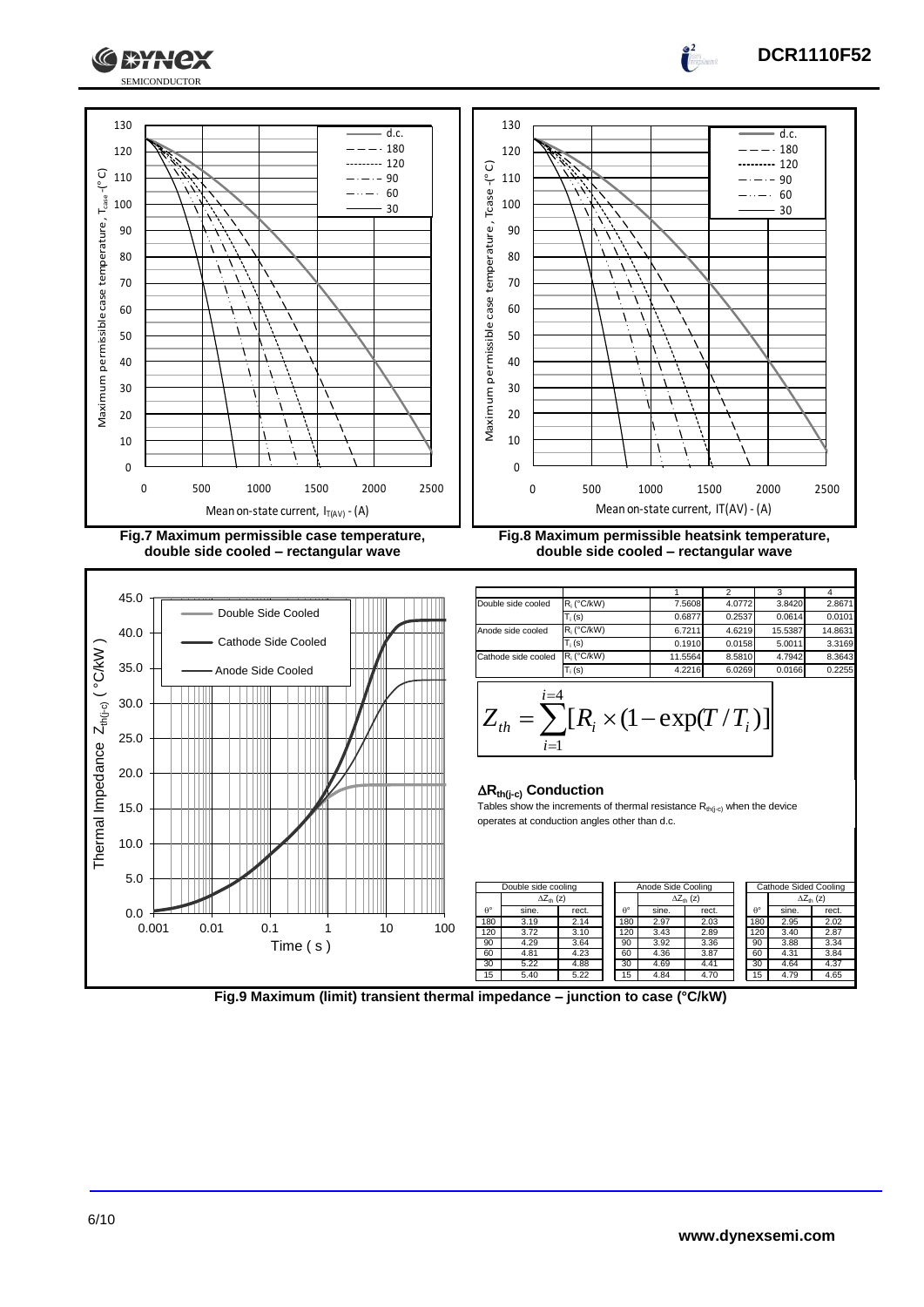



5 0

100

150

Reverse recovery current, I RR

200





<sup>0</sup> <sup>5</sup> 1 0 1 5 2 0 2 5

 $30.51*(di/dt)$ 

Conditions:  $T_j = 125^{\circ}C$  $t_p = 1$  ms  $V_R = 100V$ 

Rate of decay of on-state current, di/dt - (A/us)



 $\frac{2}{1}$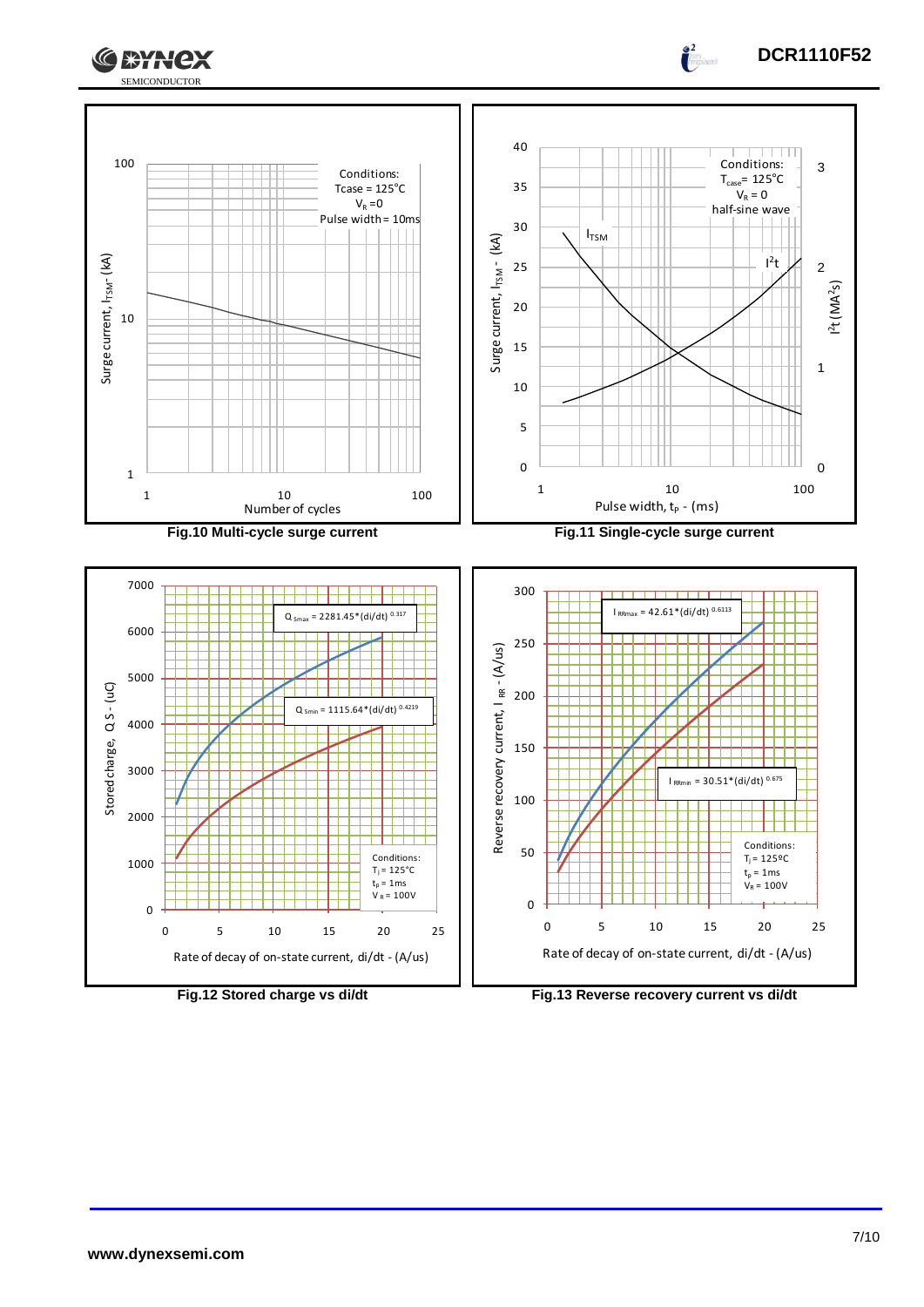

## **Fig14 Gate Characteristics**



**Fig. 15 Gate characteristics**

**DCR1110F52**

 $\int_{0}^{2}$ 

**CEYNEX**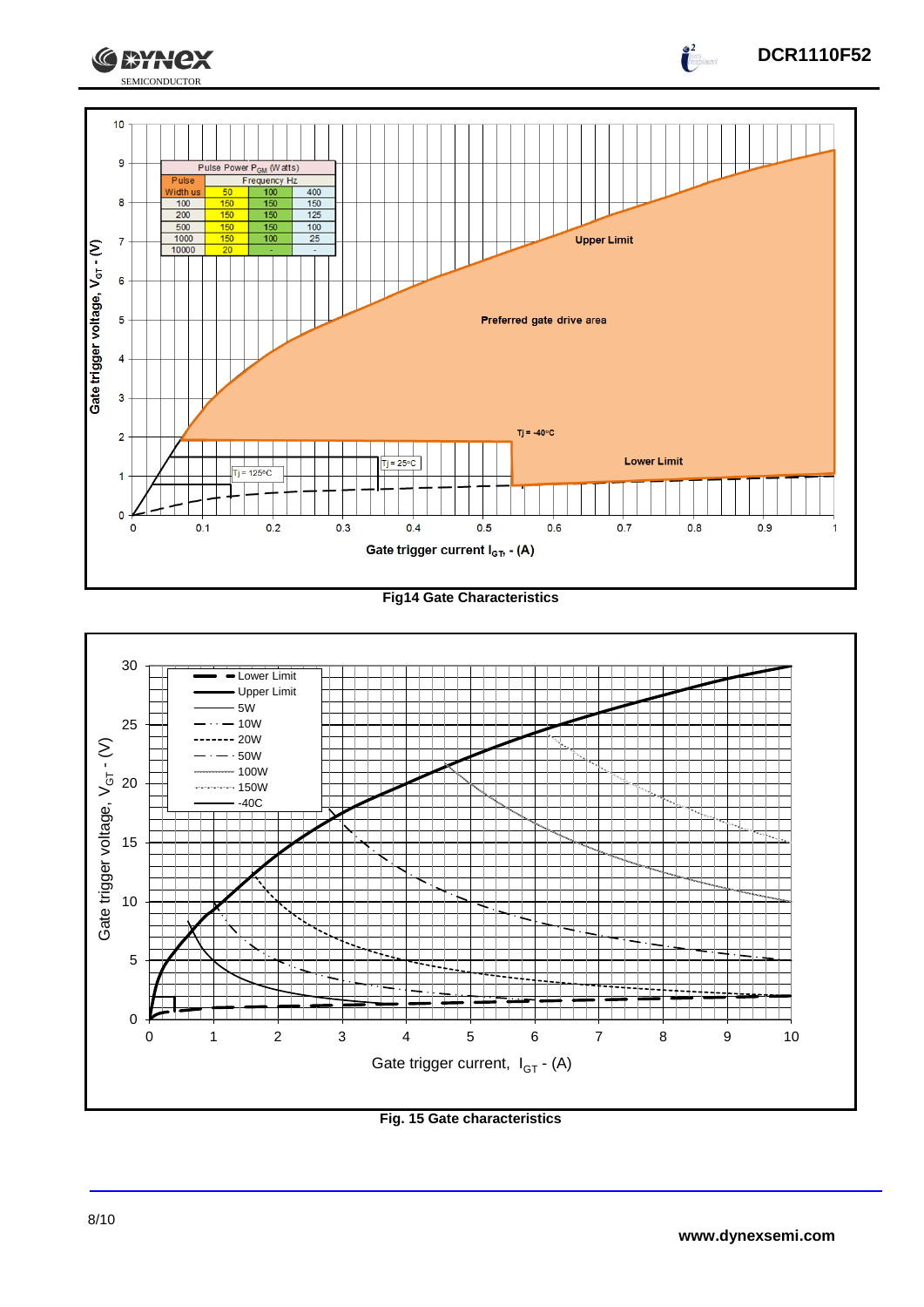

 $\int_{0}^{\infty}$ 

# **PACKAGE DETAILS**

For further package information, please contact Customer Services. All dimensions in mm, unless stated otherwise. DO NOT SCALE.

| 3rd ANGLE PROJECTION<br>DO NOT SCALE<br>IF IN DOUBT ASK<br>$\leftrightarrow$<br>HOLE Ø3.60 X 2.00<br>DEEP (IN BOTH<br>ELECTRODES)<br>20° OFFSET (NOM.)<br>TO GATE TUBE | Device<br>DCR1003SF18<br>DCR1006SF28<br>DCR1008SF36<br>DCR1020F65 | Maximum<br>Thickness Thickness<br>(mm)<br>26.415<br>26.49<br>26.72<br>27.1 | Minimum<br>(mm)<br>25.865<br>25.94<br>26.17<br>26.55 |  |  |  |
|------------------------------------------------------------------------------------------------------------------------------------------------------------------------|-------------------------------------------------------------------|----------------------------------------------------------------------------|------------------------------------------------------|--|--|--|
|                                                                                                                                                                        | DCR1050SF42<br><b>DCR1110F52</b>                                  | 26.72<br>26.84                                                             | 26.17<br>26.29                                       |  |  |  |
|                                                                                                                                                                        | DCR1180F52                                                        | 26.84                                                                      | 26.29                                                |  |  |  |
|                                                                                                                                                                        | DCR1260F42                                                        | 26.72                                                                      | 26.17                                                |  |  |  |
|                                                                                                                                                                        | DCR1274SF18                                                       | 26.415                                                                     | 25.865                                               |  |  |  |
|                                                                                                                                                                        | <b>DCR1275SF28</b>                                                | 26.49                                                                      | 25.94                                                |  |  |  |
| Ø73.0 MAX                                                                                                                                                              | DCR1277SF36                                                       | 26.72                                                                      | 26.17                                                |  |  |  |
|                                                                                                                                                                        | DCR1279SF48                                                       | 26.84                                                                      | 26.29                                                |  |  |  |
| CATHODE<br>Ø47.0 NOM                                                                                                                                                   | DCR1350F42                                                        | 26.72                                                                      | 26.17                                                |  |  |  |
| $\omega$ 1.5                                                                                                                                                           | DCR1610F28                                                        | 26.49                                                                      | 25.94                                                |  |  |  |
| <b>GATE</b>                                                                                                                                                            | DCR1640F28                                                        | 26.49                                                                      | 25.94                                                |  |  |  |
|                                                                                                                                                                        | DCR1770F22                                                        | 26.415                                                                     | 25.865                                               |  |  |  |
| <b>ANODE</b><br>Ø47.0 NOM                                                                                                                                              | DCR1830F22                                                        | 26.415                                                                     | 25.865                                               |  |  |  |
|                                                                                                                                                                        | <b>DCR750F85</b>                                                  | 27.46                                                                      | 26.91                                                |  |  |  |
|                                                                                                                                                                        | DCR810F85                                                         | 27.46                                                                      | 26.91                                                |  |  |  |
| FOR PACKAGE HEIGHT<br><b>SEE TABLE</b>                                                                                                                                 | <b>DCR840F48</b>                                                  | 26.84                                                                      | 26.29                                                |  |  |  |
|                                                                                                                                                                        | <b>DCR890F65</b>                                                  | 27.1                                                                       | 26.5                                                 |  |  |  |
|                                                                                                                                                                        | DCR950F65                                                         | 27.1                                                                       | 26.5                                                 |  |  |  |
| Lead length: 420mm<br>Lead terminal connector: M4 ring<br>Package outline type code: F                                                                                 |                                                                   |                                                                            |                                                      |  |  |  |

**Fig.16 Package outline**